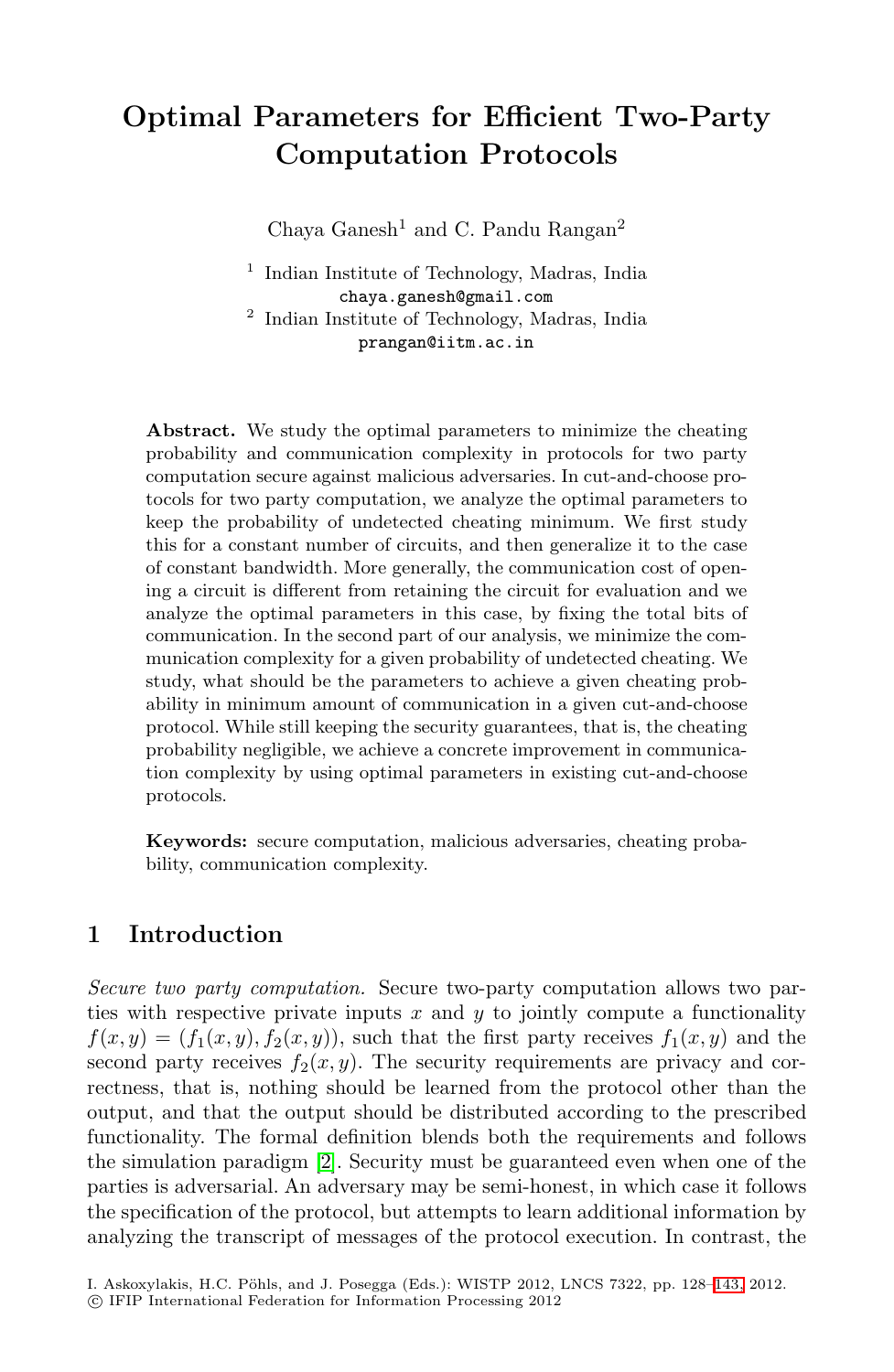adversary may even be malicious, in which case it can arbitrarily deviate from the specifications of the protocol. Yao [11] presented the first general solutions for the problem of secure computation, with security against semi-honest adversaries for the two-party case, and Goldreich, Micali and Wigderson [1] gave the solution for the multi-party case with security even against malicious adversaries.

*Yao's Protocol.* Yao gave a constant-round protocol for the secure computation of any functionality in the presence of semi-honest adversaries. Let  $f$  be the functionality that the two parties agree to compute, and let  $x,y$  be their respective inputs. (for simplicity, assume that both parties wish to receive  $f(x, y)$ ). In Yao's protocol, party  $P_1$  first generates an encrypted (called "garbled") circuit computing  $f(x, \cdot)$  and then sends it to  $P_2$ . The circuit is such that it reveals nothing in its garbled form and therefore reveals nothing to  $P_2$ .  $P_2$  can, however, obtain the intended output  $f(x, y)$  by "decrypting" the circuit. This decryption must [e](#page-15-2)nsure that it reveals nothing more than  $f(x, y)$  to  $P_2$ . That is,  $P_2$  should learn the value on the circuit output wire without learning the values on any of the internal wires. This is accomplished by  $P_2$  obtaining a series of keys corresponding to its input  $y$ , such that given the garbled circuit and these keys, the output value  $f(x, y)$ , and only this value, may be obtained. Now,  $P_2$  must somehow receive these keys from  $P_1$  while making sure not to reveal anything about y to  $P_1$ . This is accom[pl](#page-15-3)ished by running secure 1-out-of-2 Oblivious Transfer (OT) protocol [8]. A detailed description of Yao's protocol, and a proof of security can be found in [5]. Yao's generic protocol is known to be efficient, and even practical, for functionalities that have relatively small circuits.

*Malicious behavior and cut-and-choose.* Yao's protocol is secure only in the presence of relatively weak semi-honest adversaries. Goldreich, Micali and Wigderson gave the first positive results [for](#page-15-4) general secure computation against malicious adversaries. The compiler of GMW [1] converts any protocol that is secure for semi-honest adversaries into one that is secure for malicious adversaries. The compiler, however, is based on reducing the statement that needs to be proved (the honesty of the parties' behavior in this case) to an NP-complete problem, and using generic zero-knowledge proofs to prove the statement. The secure protocol resulting from the compiler runs in polynomial time but is rather inefficient.

Lindell and Pinkas gave an efficient protocol secure against malicious adversaries, based on cut-and-choose methodology in [4]. Let us consider what happens when  $P_1$  is malicious. It can construct a garbled circuit that computes a function which is different than the one  $P_1$  and  $P_2$  jointly agreed to compute. The "cut-and-choose" technique is a solution to this problem.  $P_1$  first constructs many garbled circuits and sends them to  $P_2$ . Then,  $P_2$  randomly chooses half of them and asks  $P_1$  to "open" the chosen half, that is, reveal the decryption keys corresponding to the chosen circuits.  $P_1$  opens the chosen half, and  $P_2$  checks that they were constructed correctly. If they were indeed correct, then  $P_2$  evaluates the remaining circuits and computes the output. The opened and checked circuits are called check circuits, and the rest are evaluation circuits. The idea behind the cut-and-choose methodology is that if a malicious  $P_1$  constructs the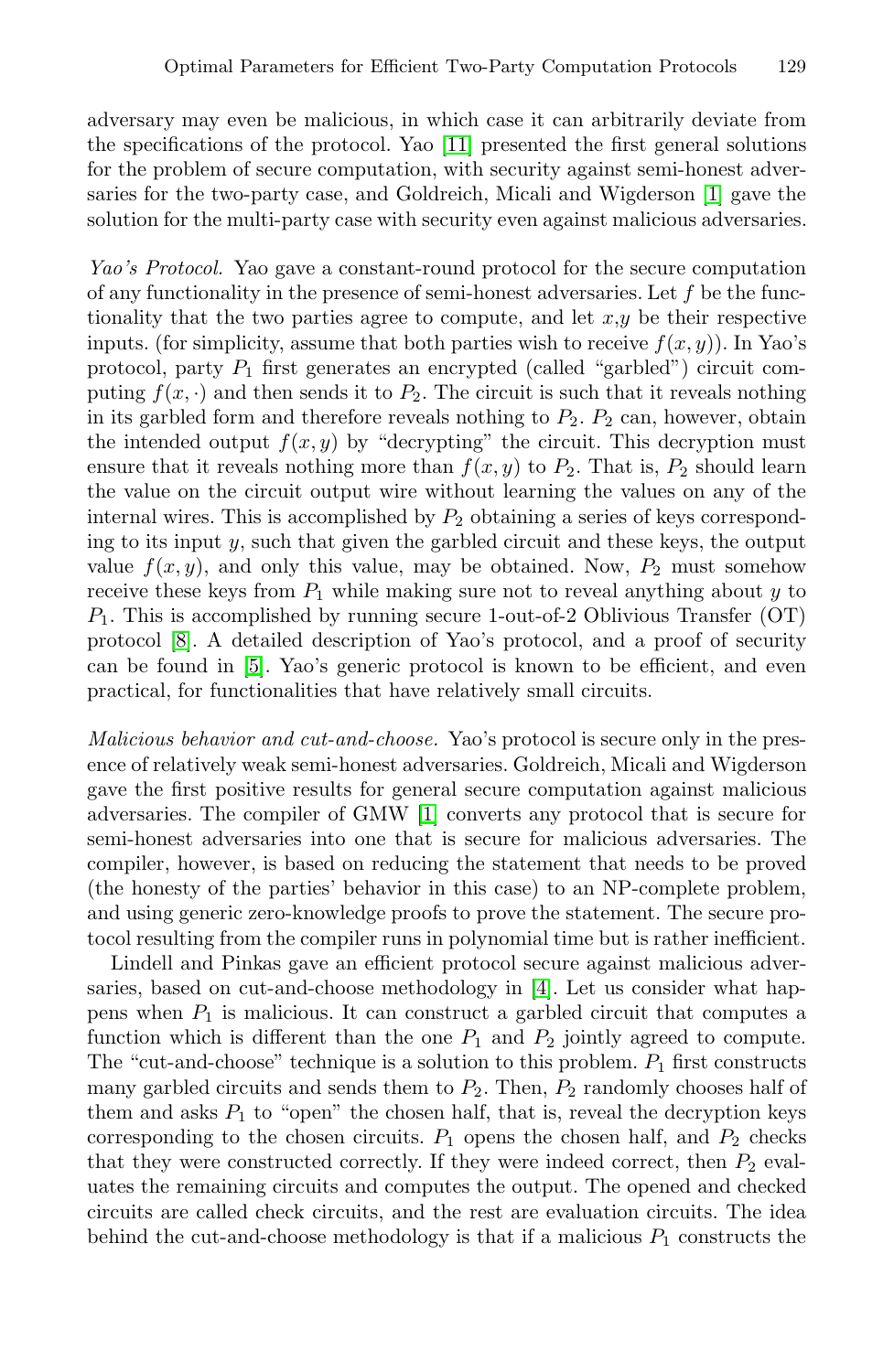circuits incorrectly, then it will be caught by  $P_2$  with high probability. This solution solves the problem of  $P_1$  constructing the circuit incorrectly. Now, since the parties evaluate a number of circuits, some mechanism must be employed to force the parties to use the same input when evaluating each circuit; otherwise, an adversarial party could learn more information than allowed. This, and other requirements that are not met by just applying the cut-and-choose technique are handled by the protocol implementation given in [4], where the authors give a cut-and-choose based solution, and a simulation based proof of security.

*Motivation.* In a cut-and-choose protocol for two party computation, half of the total number of garbled circuits are check circuits in all protocols in literature. We ask, *what should be the number of check circuits, so as to minimize the probability of undetected cheating* by  $P_1$ ? We study this question in two settings: same cost circuits, and cheaper check circuits. Then, we ask, *what should be the number of check circuits to achieve a given cheating probability in minimum amount of communication*? With increasing interest from both within and outside the cryptographic community in secure protocols that are efficient enough to be implemented in practice, efficiency issues are an important consideration. Communication complexity of interactive protocols is one of their most important complexity measures. Bandwidth optimization is interesting in settings where communication is expensive, e.g, for a mobile roaming user. This is the motivation of our work in this paper.

*Our Results.* We study the optimal parameters for cut-and-choose protocols for general secure computation. Consider a cut-and-choose protocol: the total number of garbled circuits constructed by  $P_1$ , the number of circuits opened out of the total (these are called check circuits and the rest are evaluation circuits) are the parameters of the protocol, and the protocol achieves some (negligible) probability of undetected cheating incurring a certain communication complexity. Each garbled circuit has a communication cost associated, which is the number of [b](#page-15-5)its that needs to be communicated in order to send the circuit to the other party. In general, the communication cost of a check circuit need not be the same as the cost of an evaluation circuit. In this paper, we analyze the optimal parameters to achieve minimum probability of undetected cheating and minimum communication complexity. We first study the optimal fraction of the total number of circuits that should be check circuits, so as to minimize the probability of undetected cheating by  $P_1$ . We then generalize this to the case when the communication cost of a check circuit is cheaper than the cost of an evaluation circuit (as in [3]). We show the optimal number of check circuits to minimize the cheating probability in this setting.

Further, we minimize the communication complexity of a cut-and-choose protocol, while still keeping the probability of undetected cheating by  $P_1$  negligible. We study the optimal number of check circuits to minimize the communication complexity while achieving a given cheating probability. Our analysis yields parameters which can be used in any of the existing cut-and-choose protocols and get a concrete improvement in the communication complexity.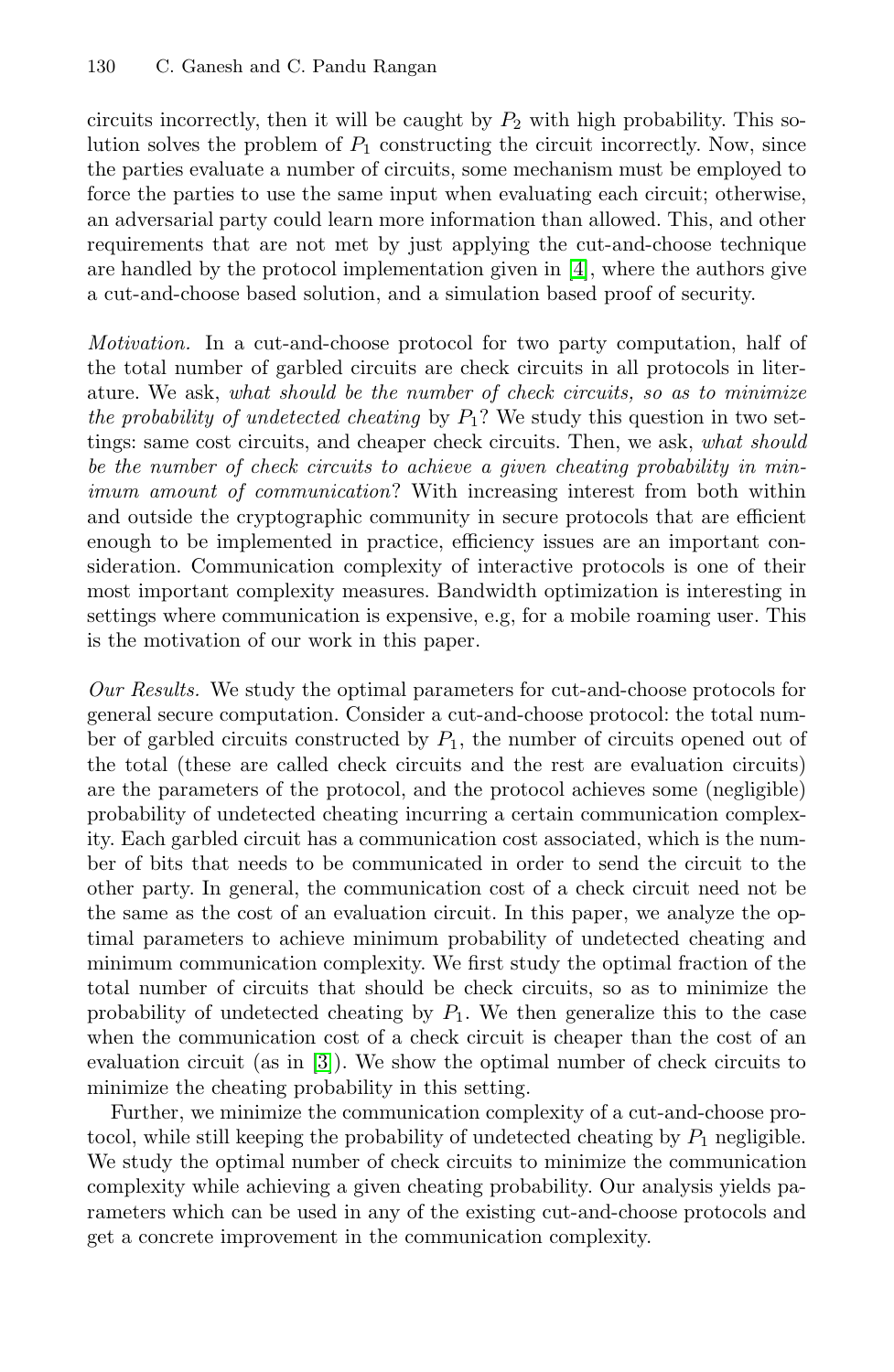<span id="page-3-0"></span>*Related work.* Efficient protocols for secure two party computation based on the cut-and-choose technique have been studied in [7], [4], [10] and [6]. The optimization of parameters for secure computation protocols has been done earlier only in [9]. Our results are more general, we use a different technique to arrive at optimal parameters for minimum probability of undetected cheating, and our techniques further extend to a more general case of cheaper check circuits. Furthermore, we [st](#page-15-4)udy the optimal parameters for minimum communication complexity, while achieving a given cheating probability.

## **2 Background**

### **2.1 Cut-and-Choose Protocol**

Lindell and Pinkas gave an efficient two party protocol secure against malicious adversaries [4]. Their construction is based on applying cut-and-choose techniques to the original Yao's circuit and inputs. Security is proved in the ideal/real simulation paradigm.

A malicious  $P_1$  is forced to construct the garbled circuit correctly so that it indeed computes the desired function.  $P_1$  constructs many independent copies of the garbled circuit and sends them to  $P_2$ . Party  $P_2$  randomly chooses half of them, and asks  $P_1$  to open the chosen circuits. Now,  $P_2$  checks that the opened circuits are constructed correctly. If they are, then  $P_2$  is convinced that most of the remaining garbled circuits are also constructed correctly. If there are many circuits that are incorrectly constructed, then with high probability, one of those circuits will be in the set that  $P_2$  challenges  $P_1$  to open. The parties then evaluate the remaining circuits as in the original Yao's protocol for semi-honest adversaries, and take the majority output. The protocol also has to force both  $P_1$  and  $P_2$  to use the same inputs in each circuit. Such consistency checks are necessary, because if the parties were allowed to use different inputs to different copies of the circuit, then they can learn information that is more than just the desired output of the function.  $P_2$  can do so, since it observes the outputs of all circuits, but in fact even  $P_1$ , who only gets to see the majority output, can learn additional information: For example, if the protocol computes  $n$  invocations of a circuit computing the inner-product between n bit inputs. A malicious  $P_2$ could provide the inputs  $(10 \cdots 0), (010 \cdots 0), \cdots, (0 \cdots 01)$  to the *n* different garbled circuits, and learn  $P_1$ 's input completely. If  $P_1$  is malicious, it could also provide the inputs  $\langle 10 \cdots 0 \rangle$ ,  $\langle 010 \cdots 0 \rangle$ ,  $\cdots$ ,  $\langle 0 \cdots 01 \rangle$ .  $P_2$  now sends  $P_1$  the majority output value, which is equal to the majority value of  $P_2$ 's input bits. A malicious  $P_1$  could thus get additional information about  $P_2$ 's input. The protocol enforces consistency checks by having  $P_1$  commit to the garbled circuits and also to the garbled values corresponding to the input wires of the circuits. We give a high-level overview of the protocol here.

Parties  $P_1$  and  $P_2$  have respective inputs x and y, and wish to compute the agreed function  $f(x, y)$ .

1. The parties first decide on a circuit  $C$  that computes  $f$ . This circuit is then changed by replacing each input wire of  $P_2$  by a gate whose input consists of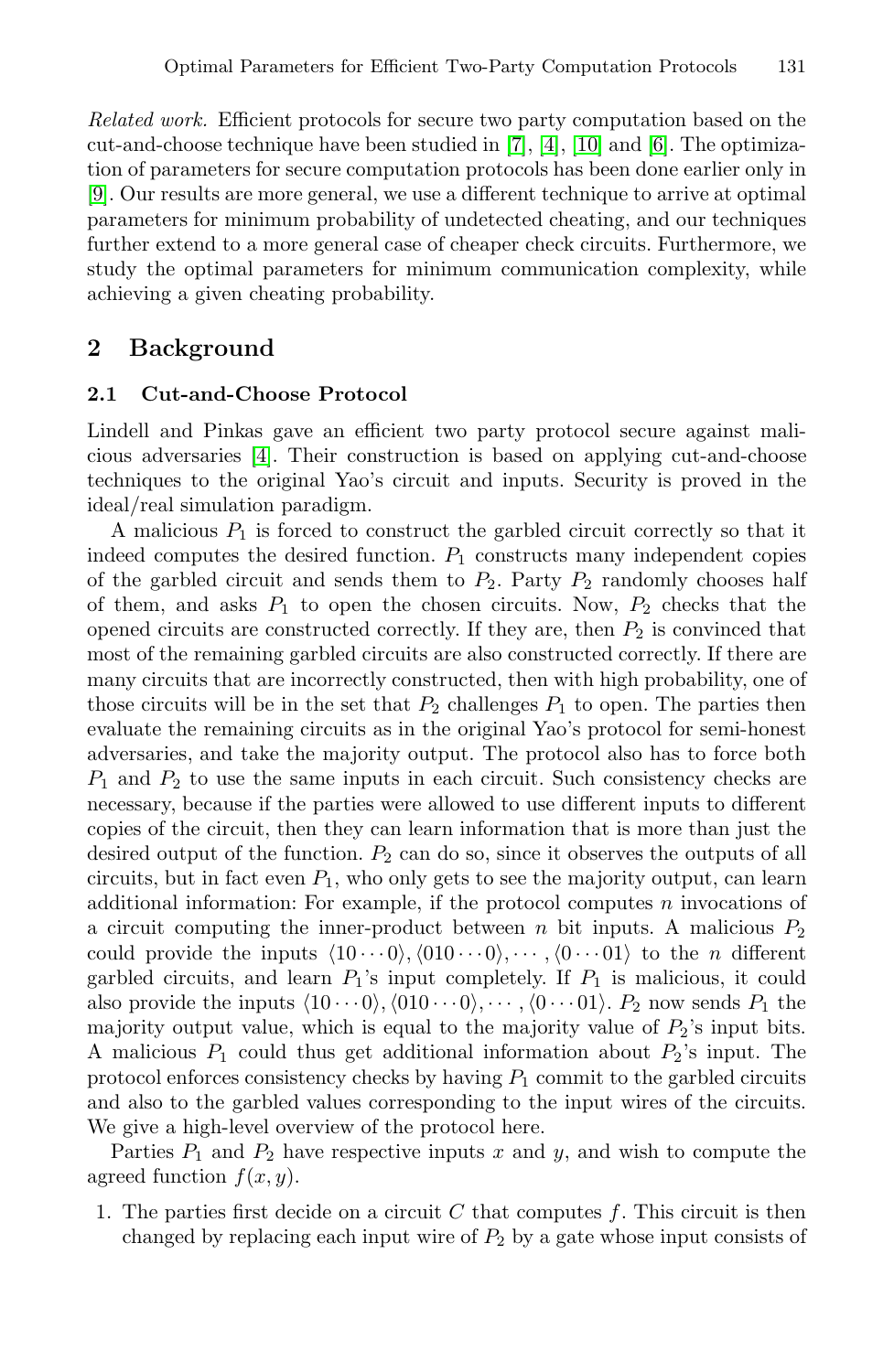s new input wires of  $P_2$  and whose output is the exclusive-or of these wires. The number of input wires of  $P_2$  increases by a factor of s.

 $P_2$ 's input is encoded in this way to prevent the following attack by  $P_1$ : A malicious  $P_1$  may provide corrupt input to one of possible inputs of  $P_2$  in an OT protocol. In case  $P_2$  chooses to learn this input it will not be able to decrypt the garbled tables which use this value, and will have to abort. If on the other hand,  $P_2$  chooses to learn the other input associated with this wire then it will never know that the first input is corrupt.  $P_1$  can thus learn  $P_2$ 's i[npu](#page-15-4)t by observing whether or not  $P_2$  aborts. Checking that the circuit is correctly constructed will not help in preventing this attack, since the attack is based on changing  $P_1$ 's input to the OT protocol. The attack is prevented by replacing the input bits of  $P_2$  with s new input bits whose exclusive-or is used instead of the original input.  $P_2$  can now encode a 0 input in  $2^{s-1}$  ways, and encode a 1 in  $2^{s-1}$  way. Given its input,  $P_2$  chooses an encoding with uniform probability. The protocol is then executed with the new circuit, and  $P_2$  uses oblivious transfer to learn the garbled values of its new inputs. As is shown in [4], if  $P_1$  supplies incorrect values as garbled values that are associated with  $P_2$ 's input, the probability of  $P_2$  detecting this cheating is almost independent of  $P_2$ 's actual input.

2.  $P_1$  commits to s different garbled circuits, all of them computing  $f$ , where s is a statistical security parameter. Additionally,  $P_1$  also commits to the garbled values corresponding to the input wires of the circuits.

 $P_1$  can prove consistency of its inputs the following way. The proof is based on a cut-and-choose test for the consistency of the commitment sets combined with the cut-and-choose test for the correctness of the construction of circuits.  $P_1$  constructs s pairs of sets of commitments, for each of its input wires. One set in every pair contains commitments to the 0 values of this wire in all circuits, and the other set is the same with respect to value 1. The protocol now randomly chooses a subset of these pairs, and a subset of the circuits, and checks that these sets give consistent inputs for these circuits. The protocol then evaluates the remaining circuits, and asks  $P_1$  to open, in each of the remaining pairs, and only in one set in each pair, its garbled values for all evaluated circuits. This way, nothing is revealed to  $P_2$  about whether these garbled values correspond to a 0 or to a 1. For the committed sets and circuits to pass  $P_2$ 's checks, there must be large subsets C and S, of the circuits and commitment sets, respectively, such that every choice of a circuit from C and a commitment set from S results in a circuit and garbled values which correctly compute  $f$ .  $P_2$  accepts the verification stage only if all the circuits and sets it chooses to check are from the subsets  $C$  and  $S$ , respectively. If  $P_2$  does not abort, then circuits which are not from C are in a minority of the evaluated circuits with high probability, and similarly for S. Therefore the majority result of the evaluation stage is correct.

3. Parties  $P_1$  and  $P_2$  run a 1-out-of-2 oblivious transfer protocol for every input bit of  $P_2$  in which  $P_2$  learns the garbled values of input wires corresponding to its input.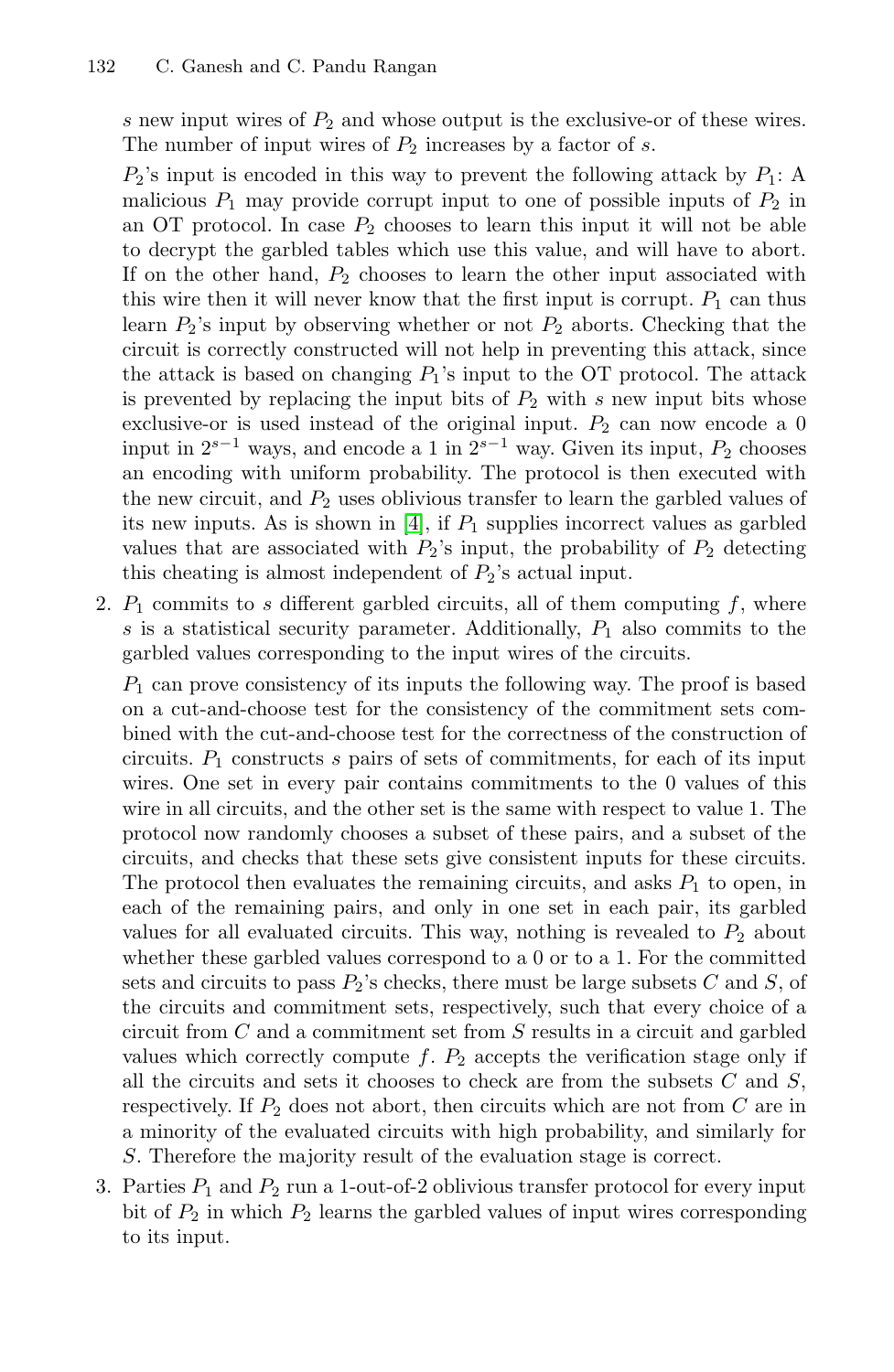- 4.  $P_1$  sends to  $P_2$  the garbled circuits, as well as all the commitments that it prepared above.
- 5.  $P_1$  and  $P_2$  run a coin-tossing protocol to choose a random string. The resulting string defines which garbled circuits and commitments will be opened.
- 6.  $P_1$  opens the garbled circuits and commitments which are chosen in the previous step.  $P_2$  verifies that the opened circuits are correct and runs the consistency checks on the input values.

 $P_2$  checks the correctness of the check circuits. It verifies that each check circuit is a garbled version of the circuit  $C$ . The input tables are constructed by checking that the decommitments in the above step are valid, and associating the first value with the garbled value for 0 and the second value with 1.  $P_2$  next checks the decommitments to  $P_1$ 's inputs. Finally, given all the garbled values to the input wires and their associated binary values,  $P_2$  now decrypts the garbled circuit and compares it to the circuit  $C$ . If any of the checks fail,  $P_2$  aborts.

- 7.  $P_1$  sends the garbled values corresponding to  $P_1$ 's input wires in the unopened garbled circuits (evaluation circuits),  $P_2$  runs consistency checks on these values, that is, for every evaluation circuit, all of the commitments that  $P_1$  opened in evaluation sets commit to the same garbled value.
- 8. If all the checks pass,  $P_2$  evaluates the unopened circuits, and takes the majority value as output.

### **2.2 Efficient Two Party Computation Protocols - Cheaper Check Circuits**

In [3], the authors design an efficient multi party computation protocol in the covert adversary model. The techniques used in the two party case generalize to the case of two party computation protocols secure against standard malicious adversaries. To achieve an improvement in communication complexity, they take a different approach to constructing the garbled circuit. To construct a garbled circuit and commitments for the input keys,  $P_1$  first generates a short random seed and feeds it to a pseudorandom generator. This generates the necessary randomness.  $P_1$  then uses this randomness to construct the garbled circuit and the commitments. When the protocol begins,  $P_1$  sends only a hash of each garbled circuit using a collision-resistant hash function to  $P_2$ .  $P_2$  chooses half of the circuits at random. In orde[r t](#page-15-5)o expose the secrets of each of the chosen circuit later,  $P_1$  sends the seeds corresponding to the circuit, and not the whole opened circuit.  $P_2$  uses the pseudorandom generator to generate the randomness from the sent seed and constructs the check circuits, and checks that they are indeed garbled versions of the agreed circuit. Once the checks go through,  $P_1$  sends the remaining circuits, called the evaluation circuits to  $P_2$ . The communication cost of a check circuit is therefore, not the whole circuit but only a hash as opposed to the cost of an evaluation circuit.

We briefly give the garbling procedure of  $[3]$ . Let G be the description of a pseudorandom generator, seed a seed of suitable length, C be the description of the circuit that computes the agreed function, which is to be garbled.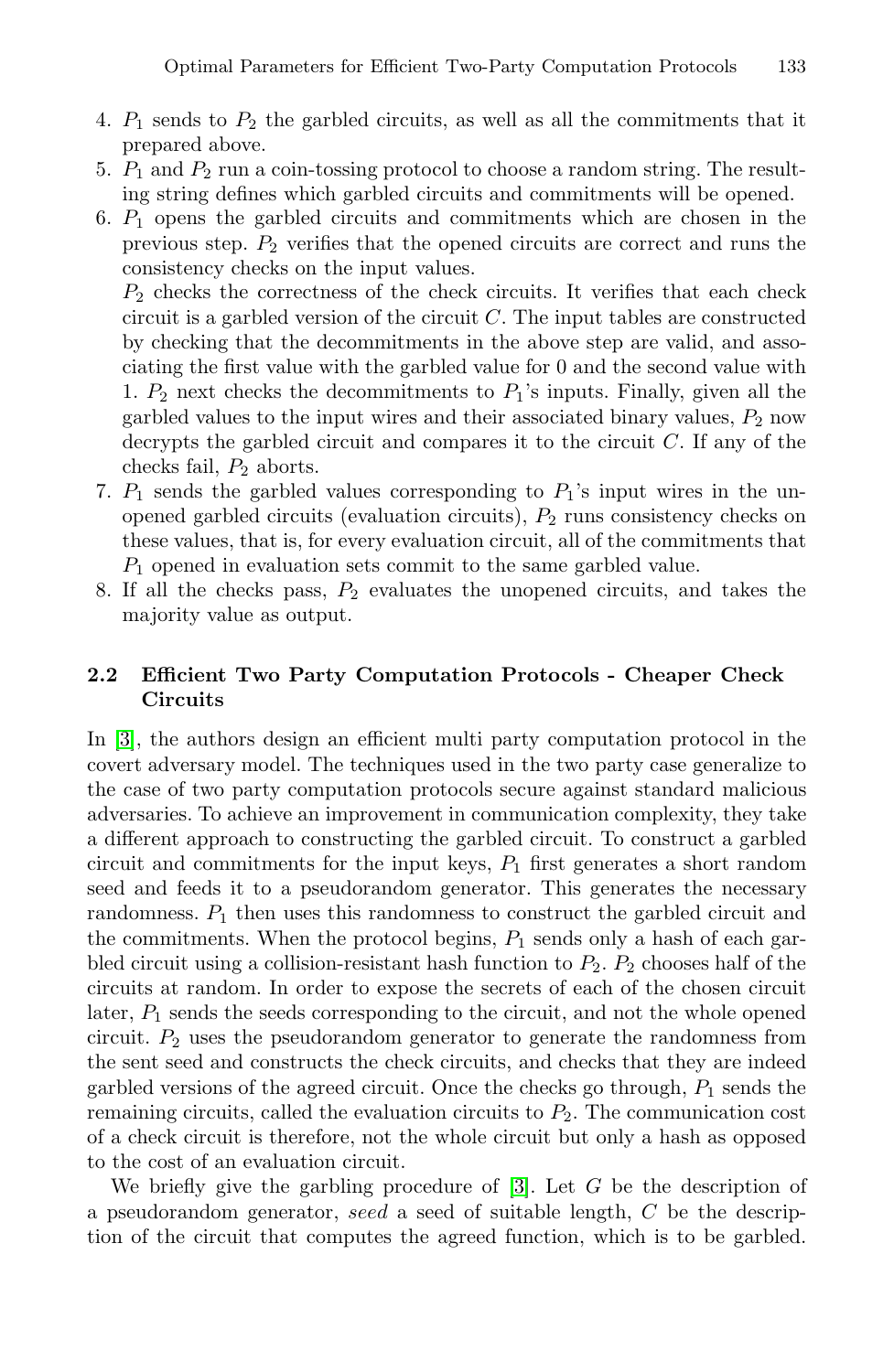$Garble(G, seed, C, 1<sup>s</sup>)$  $Garble(G, seed, C, 1<sup>s</sup>)$  denotes the garbling procedure where s is the security parameter. The randomness required for constructing the garbled circuits includes, the random keys corresponding to the circuit wires, the random permutation chosen for the garbled entries of each gate table, and the random string chosen for each encryption. A random string of length  $O(s|C|)$  is sufficient for garbling. A pseudorandom generator  $G: \{0,1\}^{n_1} \rightarrow \{0,1\}^{n_2}$ , where  $n_1$  is polynomial in s and  $n_2 = O(s|C|)$  is used. The a[lgor](#page-3-0)ithm *Garble* runs G on seed to generate the randomness required for the circuit, and then computes the garbled circuit for  $C$  as described in [5].

# **3 Optimal Number of Check Circuits**

In the cut-and-choo[se](#page-15-6) protocol described in Section 2.1, we have the flexibility of choosing the number of check circuits. This is the subject of this section; we study what is the optimal number of circuits that should be check circuits to minimize the probability of undetected cheating by Party  $P_1$ . In Section 3.1, we keep the total number of garbled circuits a constant, and minimize the cheating probability. In the next subsection, we generalize this to the case where a constant amount of communication bits is allowed (but the total number of circuits is not fixed). We minimize the cheating probability in these settings by choosing the optimal number of check circuits, c. In [9], the authors show the optimal number of check circuits, but our techniques to get an approximation for the expression of cheating probability makes the analysis extendible to the more general case of cheaper check circuits. We discuss both the cases, of same cost circuits and cheaper check circuits as the latter is an extension of the computations done for the former case.

### **3.1 Same-Cost Circuits**

We consider the case where both check circuits and evaluation circuits have the same communication cost. Let  $n$  be the number of garbled circuits constructed by  $P_1$ , and let c be the number of circuits checked.

Assume that i out of n circuits are constructed incorrectly by a cheating  $P_1$ .  $P_1$ 's cheating is not caught if all the check circuits are constructed correctly, and  $P_2$  does not abort after evaluation of the remaining circuits.

Now, the probability of  $P_1$ 's cheating not caught is given by

$$
\frac{\binom{n-i}{c}}{\binom{n}{c}}
$$

If  $i < \frac{n-c}{2}$ , then the majority output is correct, and if  $i > n-c$ , corrupt  $P_1$  is caught in one of the check circuits.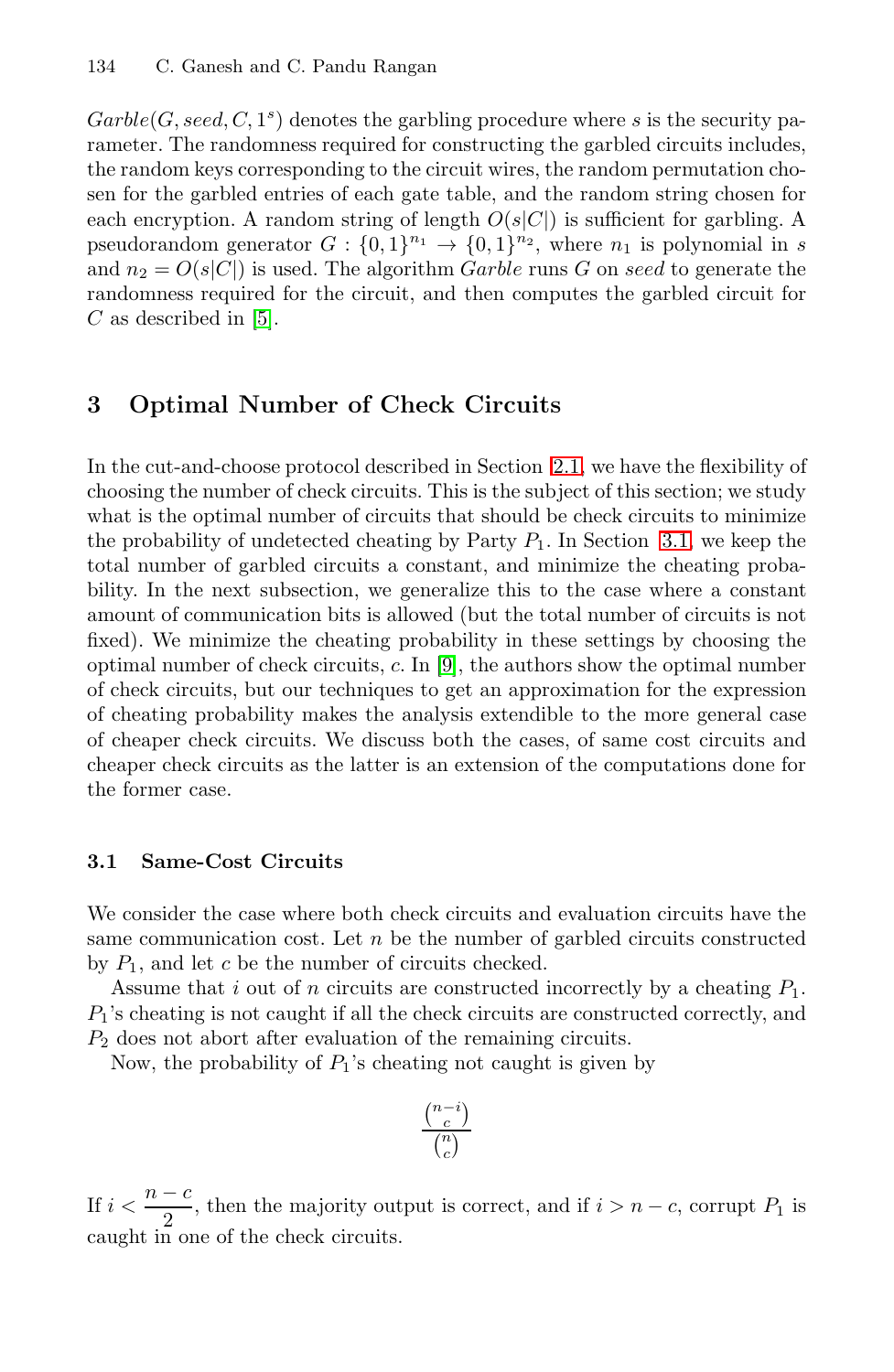Therefore, the cheating probability is,

$$
P = \max_{i} \frac{\binom{n-i}{c}}{\binom{n}{c}}
$$

$$
= \frac{1}{\binom{n}{c}} \max_{i} \binom{n-i}{c}
$$

The above is maximum for  $i = \frac{n - c}{2}$ . Thus,

$$
P = \frac{\left(\frac{n+c}{c}\right)}{\binom{n}{c}}
$$
  
= 
$$
\frac{\left(\frac{n+c}{2}\right)!}{c! \left(\frac{n-c}{2}\right)!} \frac{(n-c)!c!}{n!}
$$
  
= 
$$
\frac{\left(\frac{n+c}{2}\right)!}{\left(\frac{n-c}{2}\right)!} \frac{(n-c)!}{n!}
$$

By Stirling's approximation,

$$
n! \approx \sqrt{2\pi n} \left(\frac{n}{e}\right)^n
$$

$$
P \approx \frac{(n+c)^{\frac{n+c+1}{2}} (n-c)^{\frac{n-c}{2}}}{2^c n^{n+\frac{1}{2}}}
$$
(1)

To minimize P for a given n, we differentiate partially with respect to c and set the resulting expression to 0.

Taking logarithm of (1), we get,

$$
\log P = \left(\frac{n+c+1}{2}\right) \log(n+c) + \frac{n-c}{2} \log(n-c) - c \log 2 - \left(n+\frac{1}{2}\right) \log n
$$

Now differentiating,

$$
\frac{dP}{dc} = \frac{P}{2} \left( \log \frac{n+c}{4(n-c)} - \frac{n-c}{n-c} + \frac{n+c+1}{n+c} \right)
$$

We now have,

$$
\frac{dP}{dc} = 0
$$

$$
\log \frac{n+c}{4(n-c)} - \frac{n-c}{n-c} + \frac{n+c+1}{n+c} = 0
$$

 $\frac{n+c+1}{n+c} \approx 1$ , Therefore, we have,

$$
\log\frac{n+c}{4(n-c)}=0
$$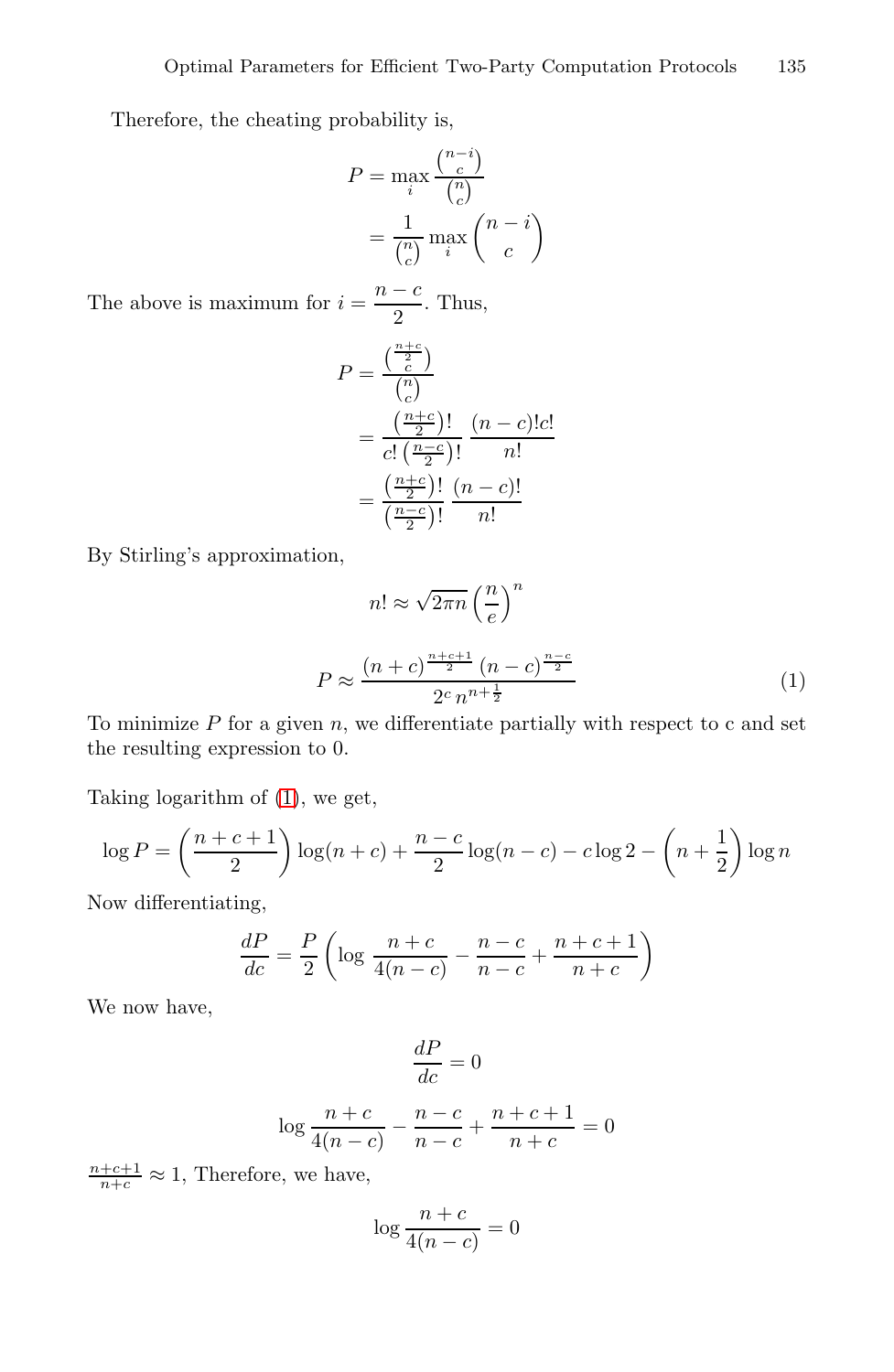$$
\frac{n+c}{4(n-c)} = 1
$$

This yields,

$$
c = \frac{3n}{5}
$$

Therefore, for a given number of total circuits,  $n$ , minimum cheating probability is achieved w[he](#page-15-6)n the number of check circuits is  $3/5$ th of n.

**Theorem 1.** *For a given total number of garbled circuits* n*, constructed and sent* by  $P_1$  *in the cut-and-choose protocol,*  $P_2$  *should ask*  $\frac{3}{5}$ *th of them to be opened, to minimize the probability of undetected cheating by*  $P_1$ .

Thus, challenging  $P_1$  to open 3/5 of the circuits is better for  $P_2$  than challenging half as is done in existing cut-and-choose strategies. Independent of us, the above result is also obtained in [9], by counting the number of bad circuits that optimizes the cheating probability. They do not derive an explicit expression for the cheating probability as we do above, which we use in the generalization to cheaper check circuits whi[ch](#page-15-5) is the subject of the next section.

#### **3.2 Cheaper Check Circuits**

In this section, we consider the more general case of cheaper check circuits. A given number of communication bits does not fix the total number of circuits when the costs of a check circuit and an evaluation circuit are different. Consider the protocol of [3], i.e applying the ideas of [3] to the protocol of the previous section. In this protocol,  $P_1$  uses a short seed and a pseudorandom generator to generate the required randomness for construction of the garbled circuits. A hash of the *n* garbled circuits are sent to  $P_2$ .  $P_2$  asks for a random half of them to be opened, and  $P_1$  sends only the short seeds of the selected half.  $P_2$  verifies that they are constructed correctly. The evaluation circuits are now sent by  $P_1$ . The cost of a check circuit is therefore, less than the cost of an evaluation circuit; once the hashes of all  $n$  circuits are sent, only a short seed is communicated in case of a check circuit, whereas the whole garbled circuit is the communication cost for an evaluation circuit. In this case, we analyze the optimal number of check circuits for minimum cheating probability. In the previous case when the costs of a check circuit and an evaluation circuit are the same, fixing the communication bits  $k$ , also fixes the total number of circuits n. We now study the general case when a check circuit is cheaper than an evaluation circuit. Given a constant amount of communication bits, we minimize the cheating probability. Our analysis yields the total number of circuits to be constructed and the number of circuits to be challenged so as to achieve minimum probability of undetected cheating in a given amount of communication bandwidth.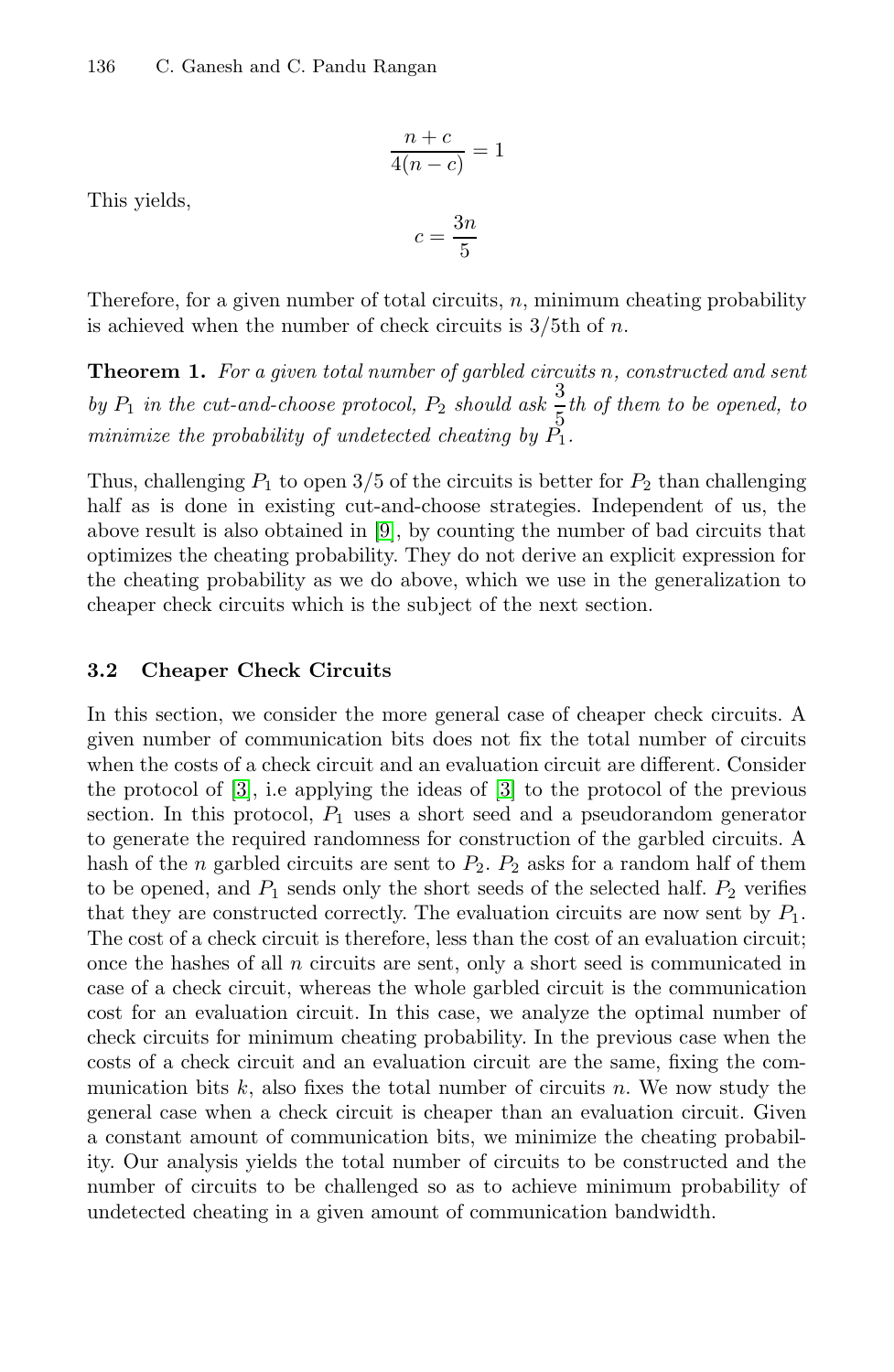Let  $k$  be the number of bits of communication allowed. Let  $c$  be the number of check circuits,  $e$  the number of evaluation circuits and  $n$  the total number of circuits.

Then,

$$
c \cdot Cost_{check} + e \cdot Cost_{eval} = k
$$

Let  $q$  be the ratio of the cost of check circuits to the cost of evaluation circuits.

$$
cq+e=s
$$

where,

$$
q = \frac{Cost_{check}}{Cost_{eval}}, s = \frac{k}{Cost_{eval}}
$$

Using  $n = c + e$  and  $e = s - cq$  in the cheating probability, we have,

$$
P \approx \frac{(n+c)^{\frac{n+c+1}{2}} (n-c)^{\frac{n-c}{2}}}{2^c n^{n+\frac{1}{2}}} \\
= \frac{(2c+e)^{\frac{2c+e+1}{2}} e^{\frac{e}{2}}}{2^c (e+c)^{e+c+\frac{1}{2}}} \\
= \frac{(2c+s-cq)^{\frac{2c+s-cq+1}{2}} (s-cq)^{\frac{s-cq}{2}}}{2^c (s-cq+c)^{s-cq+c+\frac{1}{2}}}
$$
(2)

We now differentiate with respect to  $c$  and equate the resulting expression to zero.

Taking logarithm of (2) we get,

$$
\log P = \frac{(2-q)c + s + 1}{2} \log ((2-q)c + s) + \frac{s - cq}{2} \log (s - cq)
$$

$$
-c \log 2 - \left(c(1-q) + s + \frac{1}{2}\right) \log (c(1-q) + s)
$$

Differentiating with respect to  $c$  we have,

$$
\frac{1}{P}\frac{dP}{dc} = \frac{2-q}{2}\log((2-q)c+s) - \frac{q}{2}\log(s-qc) - \log(2-(1-q)\log((1-q)c+s))
$$

Now setting the derivative to zero,

$$
\frac{dP}{dc} = 0
$$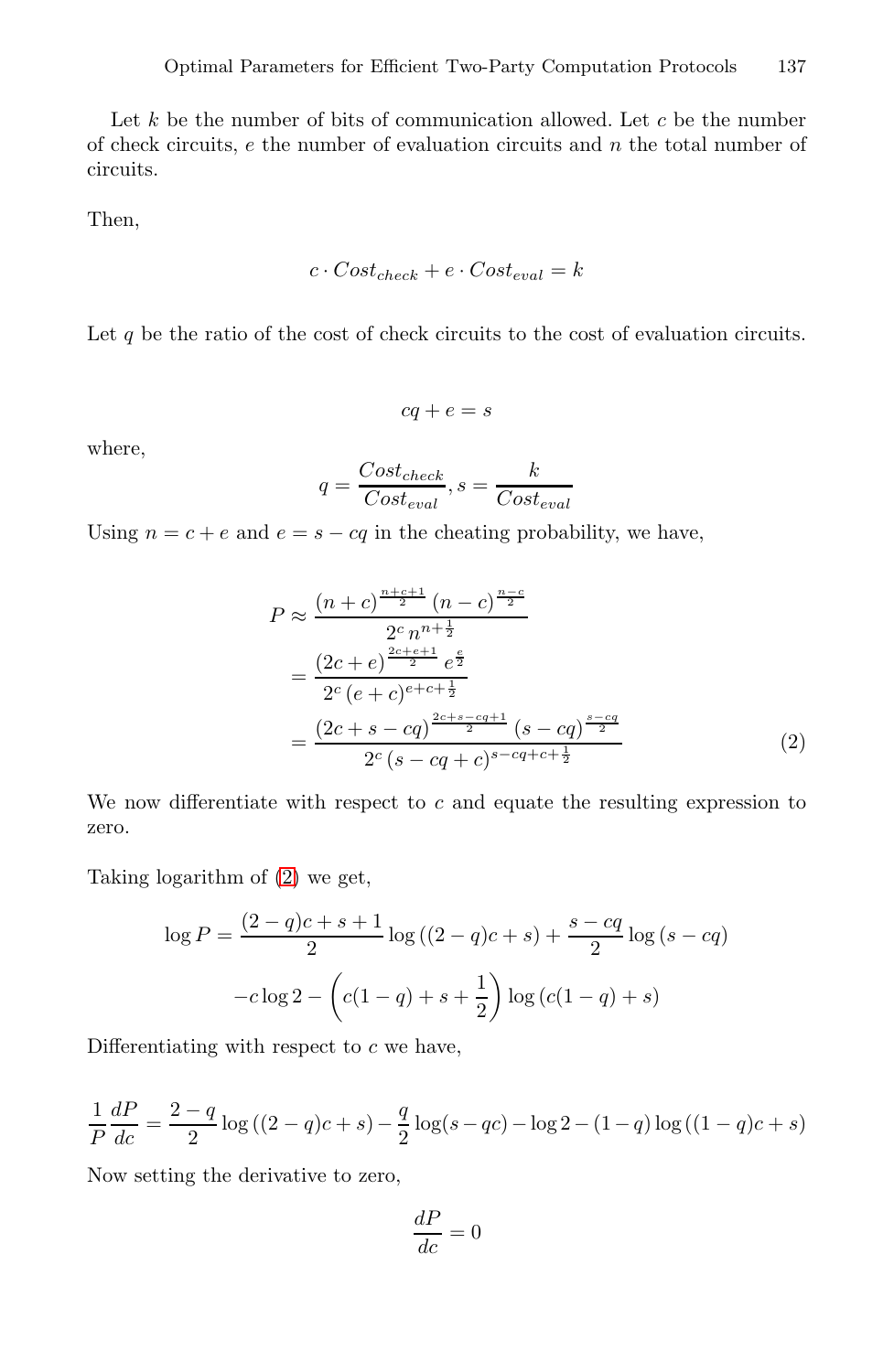$$
\log\left(\frac{\left((2-q)c+s\right)^{\frac{2-q}{2}}}{2(s-qc)^{\frac{q}{2}}\left((1-q)c+s\right)^{1-q}}\right) = 0
$$

$$
\frac{\left((2-q)c+s\right)^{\frac{2-q}{2}}}{2(s-qc)^{\frac{q}{2}}\left((1-q)c+s\right)^{1-q}} = 1
$$

This implies,

$$
((2-q)c+s)^{\frac{2-q}{2}} = 2(s-qc)^{\frac{q}{2}}((1-q)c+s)^{1-q}
$$
  
\n
$$
(2c+e)^{1-\frac{q}{2}} = 2e^{\frac{q}{2}}(c+e)^{1-q}
$$
  
\n
$$
(n+c)^{1-\frac{q}{2}} = 2(n-c)^{\frac{q}{2}}n^{1-q}
$$
  
\n
$$
(1+\frac{c}{n})^{2-q} = 4(1-\frac{c}{n})^q
$$
\n(4)

Let  $\boldsymbol{r}$  be the fraction of the circuits which are check circuits. i.e

$$
r = \frac{c}{n}
$$

Using this in (4) yields,

$$
(1+r)^{2-q} = 4 (1-r)^{q}
$$
  

$$
(1+r)^{2} = 4 (1-r^{2})^{q}
$$
 (5)

Given  $q$ , the ratio of costs, we can solve the above equation for  $r$ .

The total number of circuits to be sent  $n$  is then given by,

$$
n = \frac{k}{(1-r) \text{Cost}_{eval} + r \text{Cost}_{check}}
$$

Given that we are allowed a constant  $k$  bits of communication, the total number of circuits, and the number of check circuits can be set as in the above analysis to minimize the cheating probability by  $P_1$ . If the cost of check circuit is the same as the cost of the evaluation circuit, i.e when,

$$
Cost_{check} = Cost_{eval}, q = 1
$$

Setting  $q = 1$  in equation (5) yields,

$$
r = \frac{3}{5}
$$

and this agrees with our earlier conclusion when the costs are same.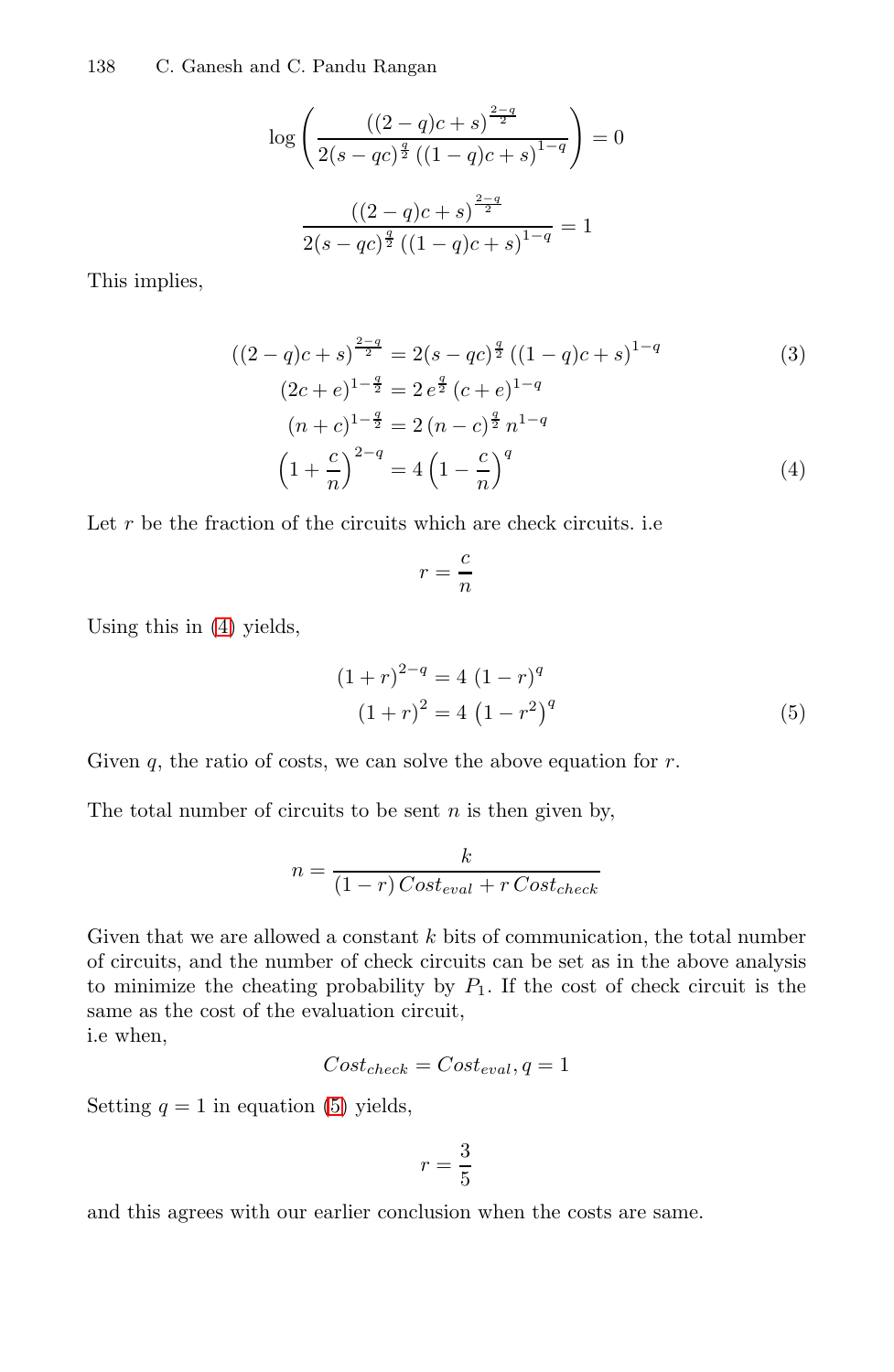**Theorem 2.** *Let* q *be the ratio of the communication cost of a check circuit to the cost of an evaluation circuit in a two party cut-and-choose protocol, and* k*, a constant amount of communication bits allowed. Then, probability of cheating*  $by$   $P_1$  *is minimized if the ratio of the number of check circuits to the number of evaluation circuits, r is as given by,*  $(1 + r)^2 = 4(1 - r^2)^q$ , and the total number of circuits,  $n = \frac{k}{(1 - r) Cost_{eval} + r Cost_{check}}$ .

<span id="page-11-1"></span>

### **4 Communication Complexity**

<span id="page-11-0"></span>In this sectio[n, w](#page-15-7)e minimize the number of communication bits for a given cheating probability. We show how to achieve a given negligible probability of undetected cheating in minimum communication. We show that, for our choice of parameters, the communication complexity of existing cut-and-choose protocols can be improved. The communic[ati](#page-15-8)on complexity of existing protocols are stated in the following theorems.

**Theorem 3.** *([10]) Let* n *be the number of circuits, and* g *the number of gates in the circuit. The protocol of [10] is secure in the malicious model with inverse exponential (in* n*) probability of undetected cheating. The communication complexity is* O(ng)*.*

**Theorem 4.** *([7]) The equality-checker protocol of [7] is secure in the malicious model with probability of undetected cheating*  $\epsilon$ . If g *is the number of gates the circuit, and* I *the number of input bits, the communication complexity of the* scheme is  $O(\ln\left(\frac{1}{\epsilon}\right)g + \ln\left(\frac{1}{\epsilon}\right)^2I)$ .

### **4.1 Minimize Communication Complexity**

We now formulate the problem as minimizing the communication complexity which is a function of two variables, given a cheating probability. Given a cheating probability  $p$ , for what relation between the check circuits and the total number of circuits, is p achieved in minimum number of communication bits? Minimize the function,

$$
f(c, n) = c \cdot Cost_{check} + (n - c) \cdot Cost_{eval}
$$

That is, minimize,

$$
k = c + (n - c)Q
$$

subject to the constraint that,

$$
p = \frac{1}{2^c} \frac{(n+c)^{\frac{n+c+1}{2}} (n-c)^{\frac{n-c}{2}}}{n^{n+\frac{1}{2}}}
$$

where,

$$
Q = \frac{Cost_{eval}}{Cost_{check}}
$$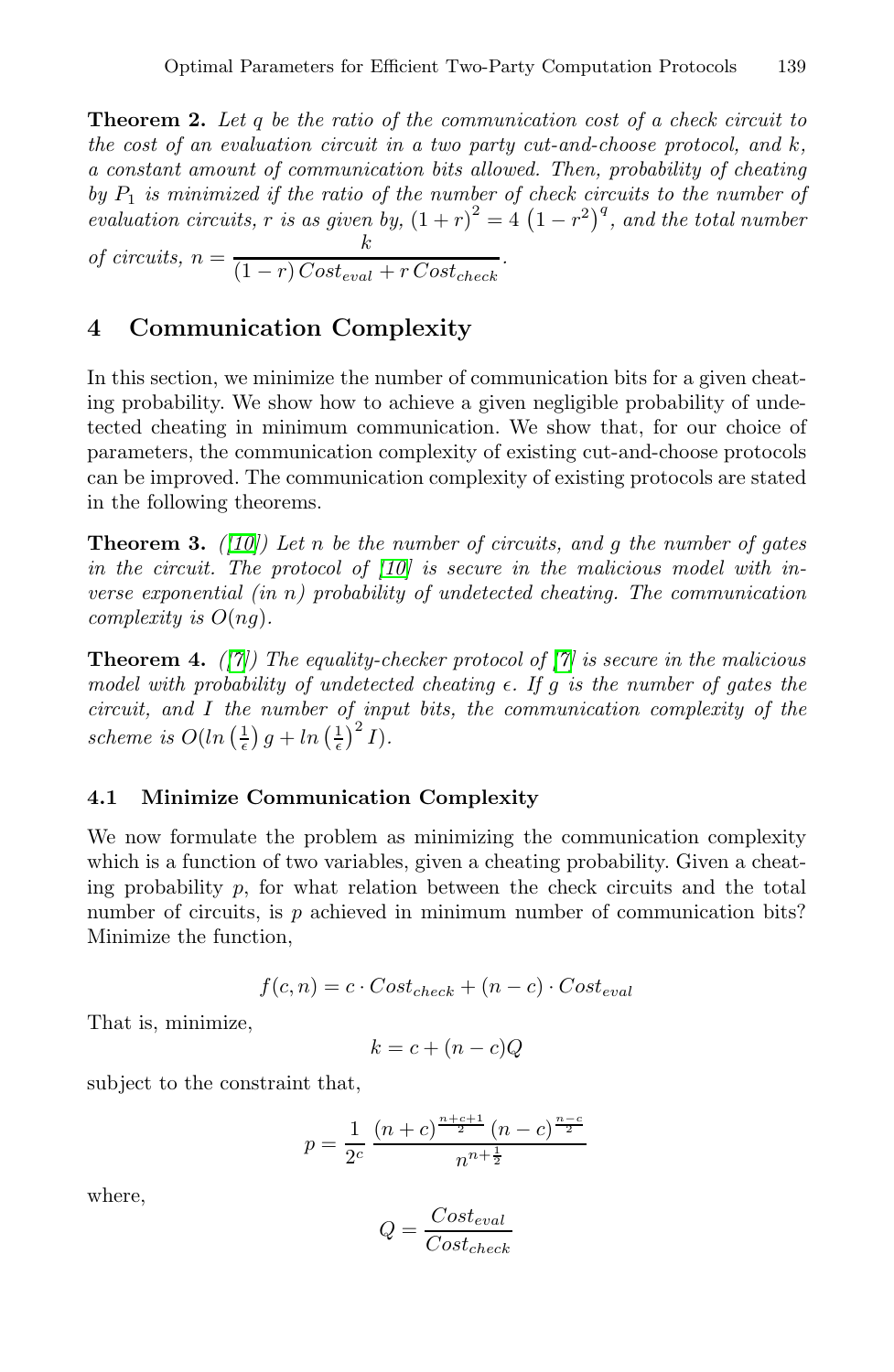Since the constraint equation is exponential, we go back to the expression of cheating probability and try to get a more friendly approximation.

$$
p \approx \frac{\binom{\frac{n+c}{2}}{c}}{\binom{n}{c}}
$$

We know that,

$$
\binom{x}{y} \ge \left(\frac{x}{y}\right)^y
$$

$$
\binom{x}{y} \le \frac{x^y}{y!} \le \frac{x^y}{2^{y-1}}
$$

Therefore,

$$
p \ge \frac{\left(\frac{n+c}{2c}\right)^c}{\frac{n^c}{2c-1}} = \left(\frac{n+c}{cn}\right)^c \frac{2^{c-1}}{2c}
$$

$$
p \ge \frac{1}{2} \left(\frac{1}{c} + \frac{1}{n}\right)^c
$$

$$
(2p)^{\frac{1}{c}} \ge \frac{1}{c} + \frac{1}{n}
$$

$$
\frac{1}{n} \le (2p)^{\frac{1}{c}} - \frac{1}{c}
$$

$$
n \ge \frac{c}{c\left(2p\right)^{\frac{1}{c}} - 1}
$$

Since we do not get a closed form for  $c$  in terms of  $n$  and  $p$ , we investigate, of what order c should be in, so that  $k$  is minimized while keeping  $p$  negligible.

Let 
$$
n - c = n^{\epsilon}
$$
, and,  $\epsilon = \frac{\log \log n}{\log n}$   
For this value of  $\epsilon$ ,  $n^{\epsilon} = \log n$ , and  $n - n^{\epsilon} = c = n - \log n$ .

For the case when check circuits are cheap as opposed to evaluation circuits, the total communication is dominated by the number of evaluation circuits. For the above value of  $c, p$  is still negligible. We now show that the cheating probability p is negligible when  $c = n - \log n$ .

$$
p = \frac{1}{2^c} \frac{(n+c)^{\frac{n+c+1}{2}} (n-c)^{\frac{n-c}{2}}}{n^{n+\frac{1}{2}}}
$$

For  $c = n - \log n$ ,

$$
p = \frac{1}{2^{n-\log n}} \frac{(2n - \log n)^{\frac{2n - \log n + 1}{2}} (\log n)^{\frac{\log n}{2}}}{n^{n + \frac{1}{2}}}
$$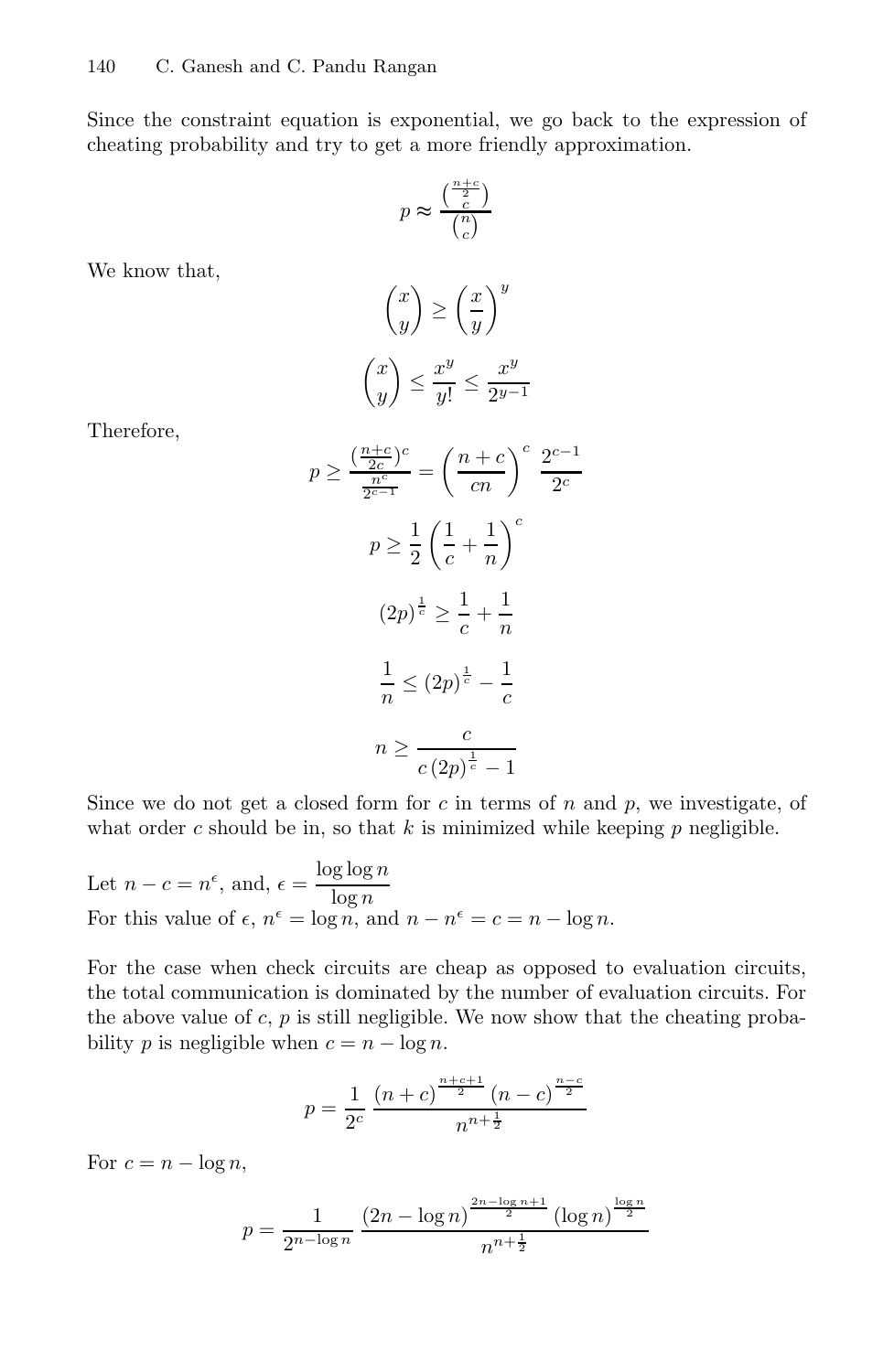<span id="page-13-0"></span>For large n, and  $c = n - n^{\epsilon}$ , p is still negligible. That is,  $p \approx \frac{1}{1 + n^{\epsilon}}$  $rac{1}{n^{\frac{1}{2}+\frac{\log n}{2}}}$ . We observe that, the cheating probability p remains negligible, for  $\epsilon = \frac{\log \log n}{\log n}$ , giving communication cost dominated by the cost of evaluation circuits. Therefore, we get constant factor improvement on the communication complexity by the new choice of parameters; by choosing the number of check circuits to be,  $c = n - \log n$ . Thus, the communication cost of existing cut-and-choose protocols can be improved, while still retaining the security guarantees, i.e. keeping the cheating probability negligible. The communication complexity and the cheating probability achieved by the above optimal parameters in a cut-and-choose protocol are stated in the following theorem.

**Theorem 5.** *The number of check circuits to achieve near optimal communication cost [is](#page-15-5) given by*  $c = n - \log n$ , where *n is the total number of circuits.* The communication complexity is dominated by  $O(C \log n)$ , and the probability *o[f un](#page-15-7)d[ete](#page-15-9)cted cheating is*  $p \approx \frac{1}{1 + p}$  $n^{\frac{1}{2} + \frac{\log n}{2}}$ *, where* C *is the communication cost of an evaluation circuit.*

The improvement by using the above parameters in the setting of cheaper check circuits [3], is discussed in the following section. Using the above choice of parameters for  $\epsilon$ , the number of check circuits c and the technique of [3] as applied to cut-and-choose protocol for general secure two party computation, we get an improvement in the communication complexity in concrete terms compared to the protocols of  $[7]$ ,  $[10]$ ,  $[6]$ .

### **4.2 Co[mp](#page-15-5)arison of Communication Cost**

In the previous section, we analyzed in detail the parameter values such as the number o[f cir](#page-11-0)cuits to be challenged and arrived at optimal values to achieve minimum communication complexity. We now show how the use of these optimal parameters in existing protocols significantly improve the communication complexity. In particular, we sketch how our optimal parameters along with the technique of [3], improve the efficiency of existing cut-and-choose constructions. Informally, in the setting of  $[3]$ ,  $P_1$  sends only a hash of the check circuits, and the entire garbled circ[uit](#page-15-8) is sent only for an evaluation circuit. Check circuits are therefore cheaper than eval[uat](#page-11-1)ion circuits. Let the total number of circuits be  $n$ . From the analysis of Section 4.1, we choose the number of evaluation circuits to be optimal for minimum communication cost which is  $\log n$ . We summarize our results below.

Let the size of a garbled circuit be,  $|GC| = 4g|E|$ , where  $|E|$  is the size of the ciphertext of the encryption scheme,  $q$  the number of gates in the circuit and I the input size. Let  $|E|$  also be the output size of the commitment scheme. If t is the number of garbled circuits in  $[7]$ , the number of bits communicated is  $t|GC| + t^2I|E| = 4tg|E| + t^2I|E|$  (Theorem 4). The same protocol, by using the parameters of our analysis communicates, roughly,  $4q|E| \log n + (\log n)^2 I|E|$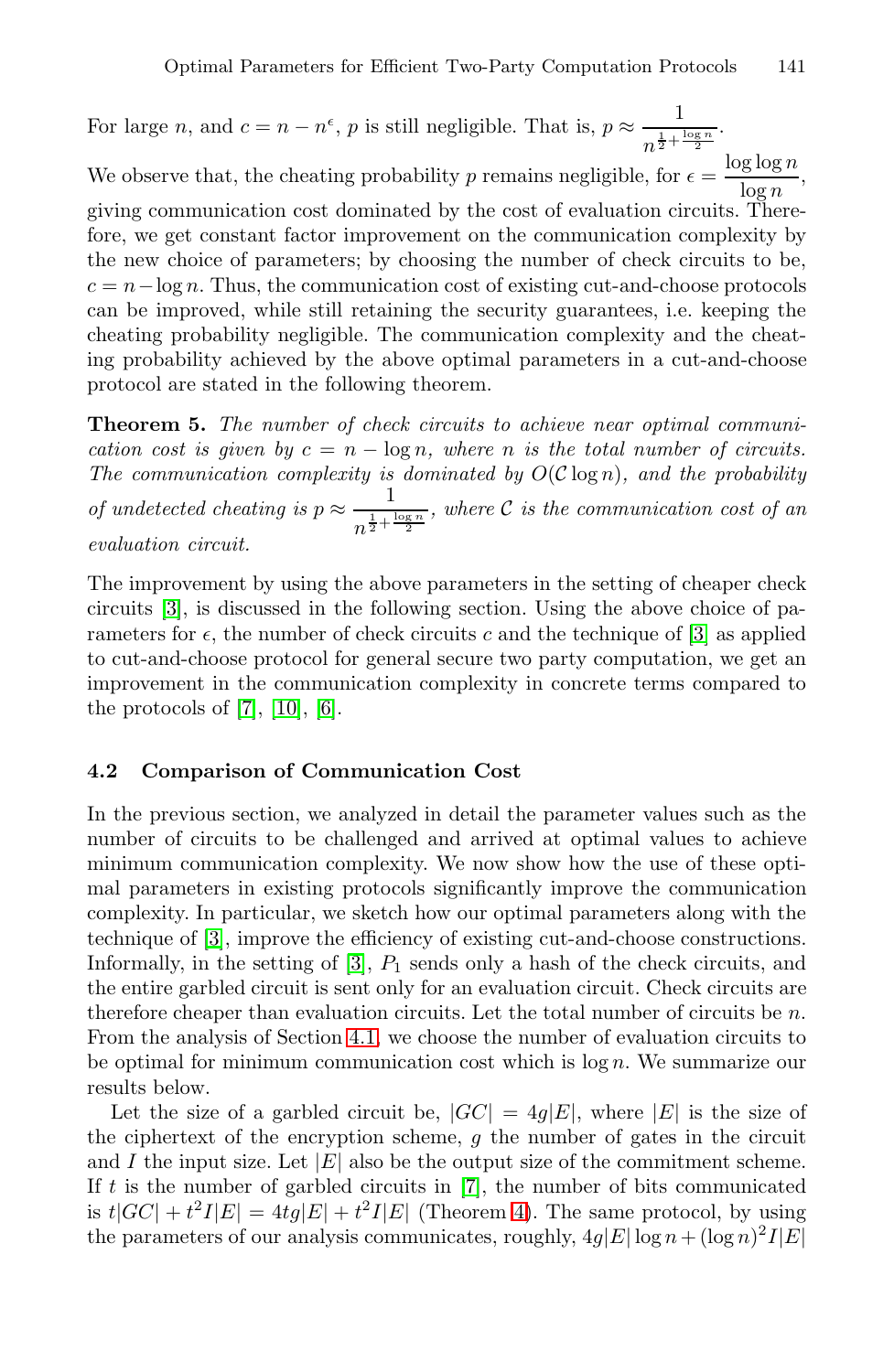bits, where  $n$  is the total number of circuits (Theorem 5). Consider a circuit with 32 gates and input wires,  $g = I = 32$ . The cheating probability and the communication complexity achieved by [7] and by incorporating the optimal choice from our analysis in [7] is shown in the table below.

| Scheme      | Communication Complexity Cheating Probability                                       |                   |
|-------------|-------------------------------------------------------------------------------------|-------------------|
| $\vert$ [7] | $128t E  + 32t^2 E $                                                                | $(2.(1/2))^{t/4}$ |
|             | This paper $ 128 E  \log n + 32(\log n)^2 E   1/n^{\frac{1}{2} + \frac{\log n}{2}}$ |                   |

For the purpos[e](#page-15-7) [o](#page-15-7)f our comparison, we fix the cheating probability. Setting the number of circuits  $t$  and  $n$ , in the two variants such that, the cheating probability is [th](#page-13-0)e same, say,  $2^{-50}$ , we get  $t = 196$  and  $\log n = 10$ . Substituting the values of  $t$  and  $n$  in the number of communication bits shown above, we see that the communication bits using our optimal parameters is around 20 times less than the communication bits of [7]. It is also important to note that this factor of improvement increases as the number of gates and input wires in the circuit increase.

We now consider the protocol of  $[10]$ . If t is the number of garbled circuits in [10], the number of bits communicated is roughly  $4tg|E|+2tI|E|+tg+tI|E|$ . The [num](#page-15-7)ber of bits communicated by using our techniques is, roughly,  $4g|E| \log n$  +  $3 \log nI|E|$  (Theorem 5), where n is the total number of circuits. If we consider a circuit with 32 gates and input wires,  $g = I = 32$ , and set the parameters t and n such that the cheating proba[bili](#page-15-9)ty is the same, then,  $t = \frac{\log n}{2} + \frac{(\log n)^2}{2}$ . Now, for a cheating probability of  $2^{-50}$ , we get  $t = 50$  and  $\log n = 10$ . Substituting the values of  $t$  and  $n$  in the number of communication bits shown above, we see that the communication bits using our optimal parameters is a factor of 9 less than the scheme of [10].

More recently, in [6], Lindell and Pinkas presented a protocol using the cut-andchoose methodology relying on DDH assumption, and significantly improved the efficiency. We give the improvement in communication cost by using optimal parameters in [6]. The communication complexity of [6] is the exchange of  $5tI + 14I +$  $7t + 5$  group elements and t copies of the garbled circuit. The cheating probability is  $1/2^{t/4}$ . The communication cost [is](#page-15-9) dominated by the garbled circuits. Using the techniques in this paper, the communication cost of sending the garbled circuits is  $4 \log n g |E|$ , for a cheating probability of  $\frac{1}{1}$  $n^{\frac{1}{2} + \frac{\log n}{2}}$ . To achieve the same cheating probability, say  $2^{-50}$  we set  $1/2^{t/4} = 2^{-50}$  and compute the number of GC's required as  $t = 200$ . We now set  $\frac{1}{n^{\frac{1}{2} + \frac{\log n}{2}}}$  $= 2^{-50}$ , and solve the quadratic equation to get  $\log n = 10$ . This gives a factor of 20 improvement in the communication cost. Thus, for the same cheating probability, our techniques lead to a factor of 20 less communication between the parties in the protocol of [6]. We also remark that the increase in computational complexity is feasible.  $\log n = 10 \Rightarrow n = 2^{10}$  implies that the total number of GC's the parties need is 1024.